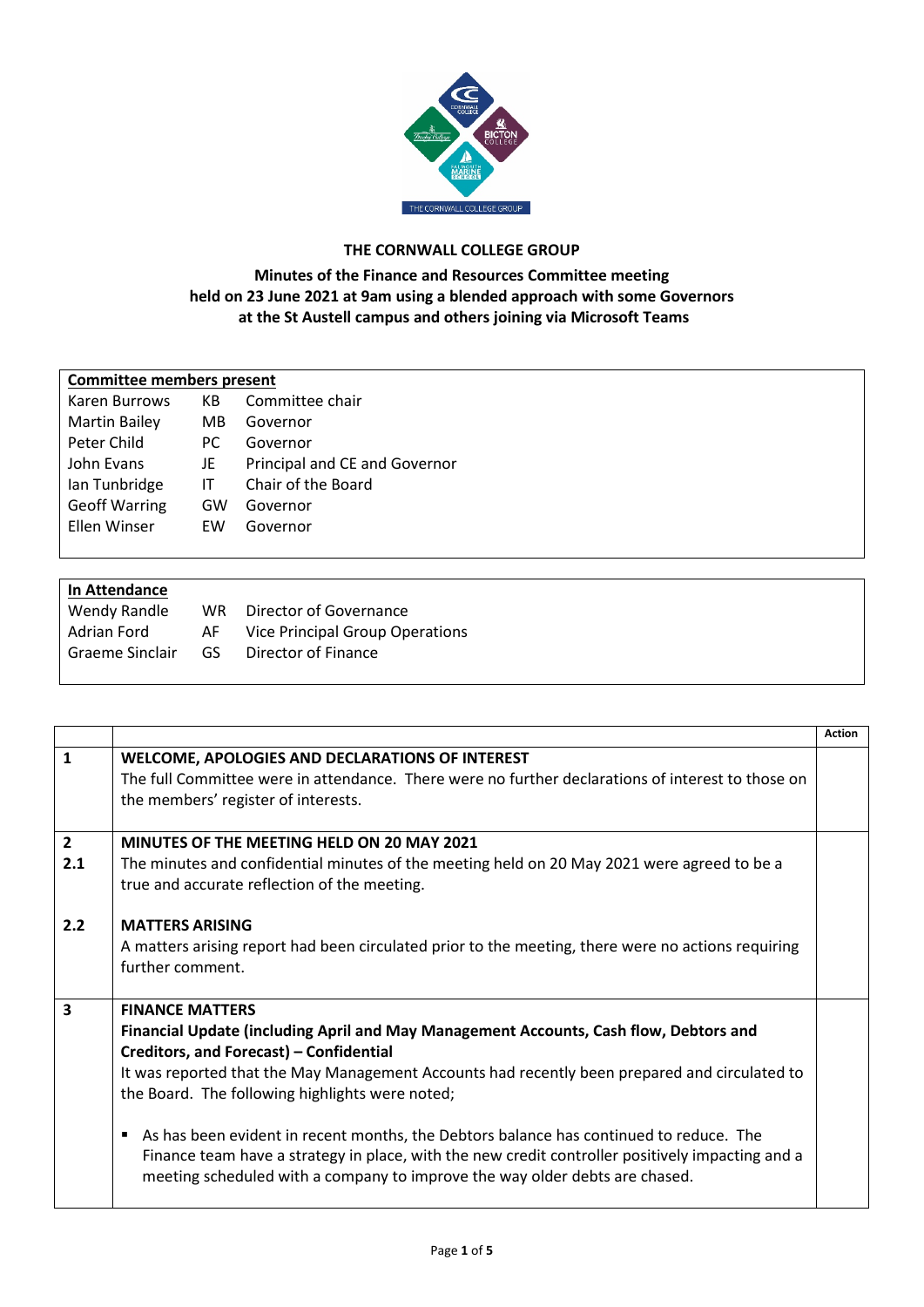|     | The Cornwall College Group (TCCG) have assumed a full clawback of underperformance below<br>90% which is currently at 76% of the Adult Education Budget. Although Bridgwater College<br>were originally forecasted to deliver £100k of AEB provision for TCCG, this has not taken place.<br>This has had minimal impact on the bottom line as 80% of the income delivered is passed onto<br>the sub-contractor. The funding agency has recently announced that Colleges will be invited to<br>present a business case to reduce the AEB clawback and it is anticipated that requirements of<br>this business case will be known during September.<br>TCCG's cash flow remains positive and is helped by capital funds which have been received with<br>٠<br>expenditure planned for September. It is projected that the college will not require an overdraft<br>for the foreseeable future, with an aim to maintain a minimum of £3m in the bank at any time.<br>In response to a Committee member request for an update on Future Farms, it was reported<br>٠<br>that outstanding snagging work is progressing and expenditure is factored in to complete the<br>landscaping of the area.<br>Debtors at CCMS reflect a high percentage of their income, a briefing will be provided to the<br>٠<br>CCMS Board. The company is recovering from the impact of the pandemic, portraying an<br>improved forecast. |  |
|-----|-----------------------------------------------------------------------------------------------------------------------------------------------------------------------------------------------------------------------------------------------------------------------------------------------------------------------------------------------------------------------------------------------------------------------------------------------------------------------------------------------------------------------------------------------------------------------------------------------------------------------------------------------------------------------------------------------------------------------------------------------------------------------------------------------------------------------------------------------------------------------------------------------------------------------------------------------------------------------------------------------------------------------------------------------------------------------------------------------------------------------------------------------------------------------------------------------------------------------------------------------------------------------------------------------------------------------------------------------------------------------------------------------------------------|--|
| 4   | <b>PROPERTY MATTERS</b>                                                                                                                                                                                                                                                                                                                                                                                                                                                                                                                                                                                                                                                                                                                                                                                                                                                                                                                                                                                                                                                                                                                                                                                                                                                                                                                                                                                         |  |
|     | Property and capital update<br>A paper had been circulated prior to the meeting. Discussions are included in the confidential<br>minutes.                                                                                                                                                                                                                                                                                                                                                                                                                                                                                                                                                                                                                                                                                                                                                                                                                                                                                                                                                                                                                                                                                                                                                                                                                                                                       |  |
| 5   | DELEGATED MATTERS FOR DECISION BY, OR INFORMATION OF, THE COMMITTEE                                                                                                                                                                                                                                                                                                                                                                                                                                                                                                                                                                                                                                                                                                                                                                                                                                                                                                                                                                                                                                                                                                                                                                                                                                                                                                                                             |  |
| 5.1 | Approval of orders over £25,000 ex VAT - and recommendation of over £100,000 to Board<br>Detail of the orders requiring Finance and Resources Committee approval due to being over<br>£25,000 had been circulated prior to the meeting. The Committee approved the orders. There<br>were no approvals over £100k.                                                                                                                                                                                                                                                                                                                                                                                                                                                                                                                                                                                                                                                                                                                                                                                                                                                                                                                                                                                                                                                                                               |  |
| 5.2 | <b>Asset disposals</b><br>There were no asset disposals over £10k to report for the period 12 May 2021 to 10 June 2021.                                                                                                                                                                                                                                                                                                                                                                                                                                                                                                                                                                                                                                                                                                                                                                                                                                                                                                                                                                                                                                                                                                                                                                                                                                                                                         |  |
| 5.3 | Debtor write offs<br>There were no College or CCMS Debtor write offs.                                                                                                                                                                                                                                                                                                                                                                                                                                                                                                                                                                                                                                                                                                                                                                                                                                                                                                                                                                                                                                                                                                                                                                                                                                                                                                                                           |  |
| 5.4 | <b>Overseas expenses</b><br>None to report.                                                                                                                                                                                                                                                                                                                                                                                                                                                                                                                                                                                                                                                                                                                                                                                                                                                                                                                                                                                                                                                                                                                                                                                                                                                                                                                                                                     |  |
| 6   | Budget 2021/22 to include the three year plan.<br>The Vice Principal Group Operations (VP GO) presented TCCG Budget for 2021/22 and the three<br>year plan.                                                                                                                                                                                                                                                                                                                                                                                                                                                                                                                                                                                                                                                                                                                                                                                                                                                                                                                                                                                                                                                                                                                                                                                                                                                     |  |
|     | It was reported that retention had been improving rapidly, however the college has not received<br>the full benefit due to the reduction in the allocation of approximately £650k for 2021/22, due to<br>the new methodology linked to Covid 19 as previously reported. A business case was put forward<br>to the Education, Skills and Funding Agency (ESFA), resulting in an additional £250k allocation. Had<br>TCCG received the full allocation, a surplus budget would have been presented. It was also noted<br>that the budget and three year plan reflected an improving financial position than previously<br>reported to the funding agency reflecting progress within the organisation.                                                                                                                                                                                                                                                                                                                                                                                                                                                                                                                                                                                                                                                                                                             |  |
|     | In response to a Committee member question the assumptions on the land sales of Newquay,<br>Camborne car park and a payment for Saltash, had been incorporated into the budget, but a<br>prudent view had been taken with regards timings of these cash flow.                                                                                                                                                                                                                                                                                                                                                                                                                                                                                                                                                                                                                                                                                                                                                                                                                                                                                                                                                                                                                                                                                                                                                   |  |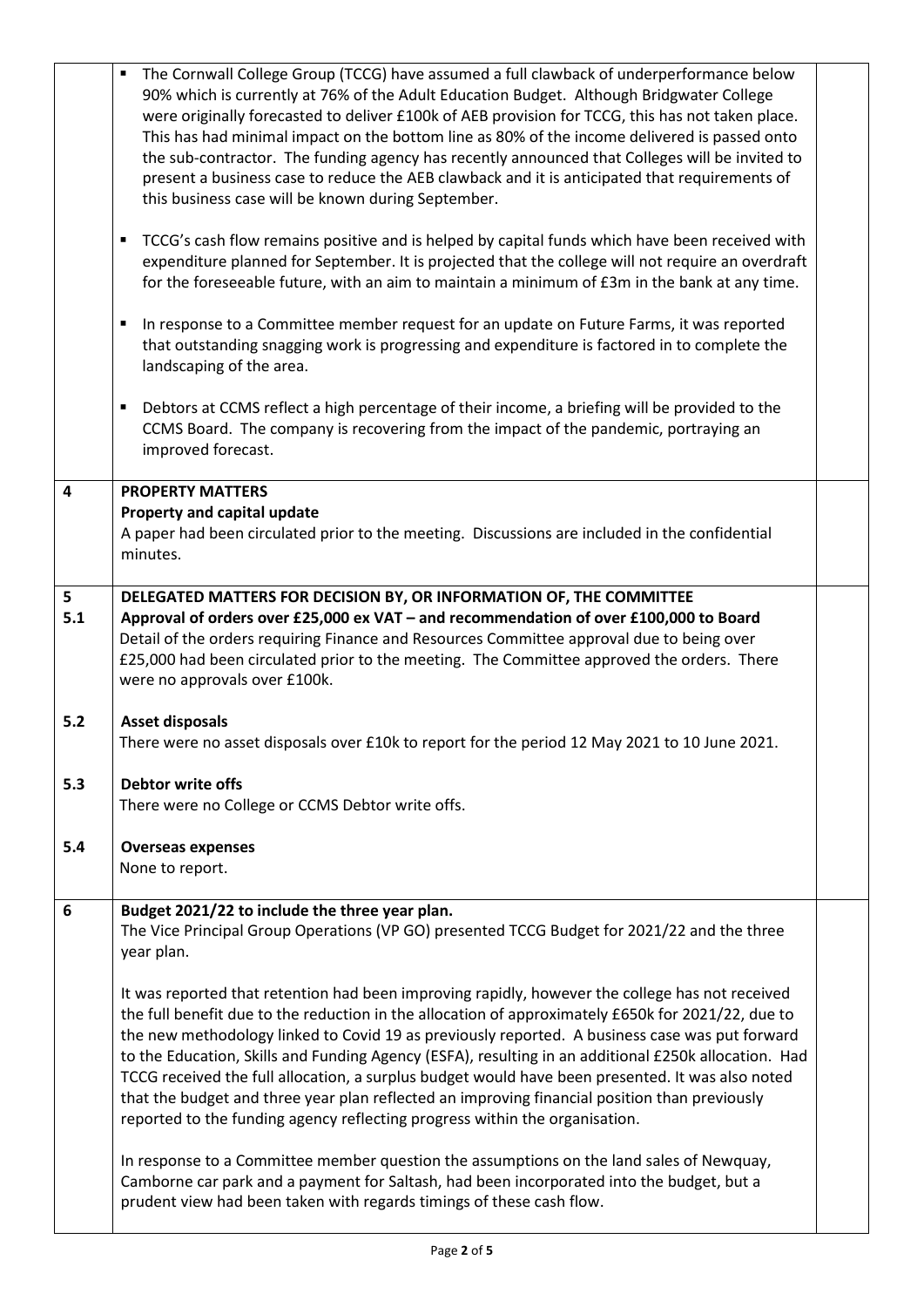A Committee member expressed concern for the overall financial resilience of the organisation, requesting assurance that there would be sufficient resilience to respond to an unforeseen circumstance, which would prevent the building of reserves. The work completed on the budget has placed TCCG in a similar position to 90% of other colleges nationwide; with 30-50 cash days. The main focus for TCCG continues to be on increasing group sizes whilst continuing to focus on staffing efficiency. It was highlighted that until the new build is completed at the St Austell campus, the group will likely carry this campus (and comparatively high running costs) for three years, as student numbers are not increasing and may reduce when construction starts.

Further highlights were noted;

- A discussion took place on the financial grading of TCCG and the need to maintain credibility with the ESFA; although the proposed budget would result in a RI financial health grading, it does represent an improving position and demonstrates a Good health grading within the life of the three year planning period.
- The budget includes £4m for the Adult Education Budget (AEB) rather than £5m, as the full £5m offer has not previously been achieved. This is seen as an opportunity to improve on the budgeted position with the management team strengthening staffing in this area.
- There are no plans for College wide redundancies. Individual curriculum departmental staffing numbers will flex (up and down) based on actual recruitment in September.
- The three year CCMS plan was prepared, CCMS will present their three year plan to their Board on 28/06/2021.
- The small income from CCES was noted.
- Although not budgeted in 2021/22, TCCG plan to be able to implement a staff pay award if selffinancing. Pay awards have been included for the following years of the plan noting that an increase of group size would support this.
- Governor noted the increase in the Teachers' Pension Scheme (TPS); TCCG have assumed that the TPS grant received in recent years will cease in 2022/23. If the grant continues, cash and EBITDA will increase by approximately £1m in 2022/23.
- Savings will be made on the £1.4m capital budget if cashflow levels require it.

A Committee member requested an update on the Duchy environmental work. TCCG plan to spend £500k on the old farm to rectify existing issues and are currently applying for grants to support this work. After seeking clarity on the works required, the Committee reflected that one of the reasons for Future Farms was to mitigate some of this work. It was understood that these costs would have been greater had Future Farms not been delivered.

Ian Tunbridge left the meeting, the meeting remained quorate.

The Income and Expenditure assumptions for 2022/23 and 2023/24 were shared, a Committee member noted the need to monitor the impact of other potential costs linked to Brexit and Covid for example.

In terms of the 4% increase in income for the 16-19 year old students, the Committee were keen to learn about the demographic rises expressing the need for the College to gain a share of this growth area. The conservative 4% growth of market share at Camborne cannot be achieved for all sites due to niche delivery; this will be added to the Balance Scorecard. A Committee member stated the need to understand the profitability of each campus.

A Committee member was keen to understand if the College had been impacted by the recent housing and workforce changes in Cornwall landscape. It was noted that the College have just lost two potential members of staff due to them not being able to find suitable accommodation – it was hoped this will ease by September.

In summary;

 As mentioned at the previous Committee meeting (20/05/2021), the core business remains at deficit, yet is improving.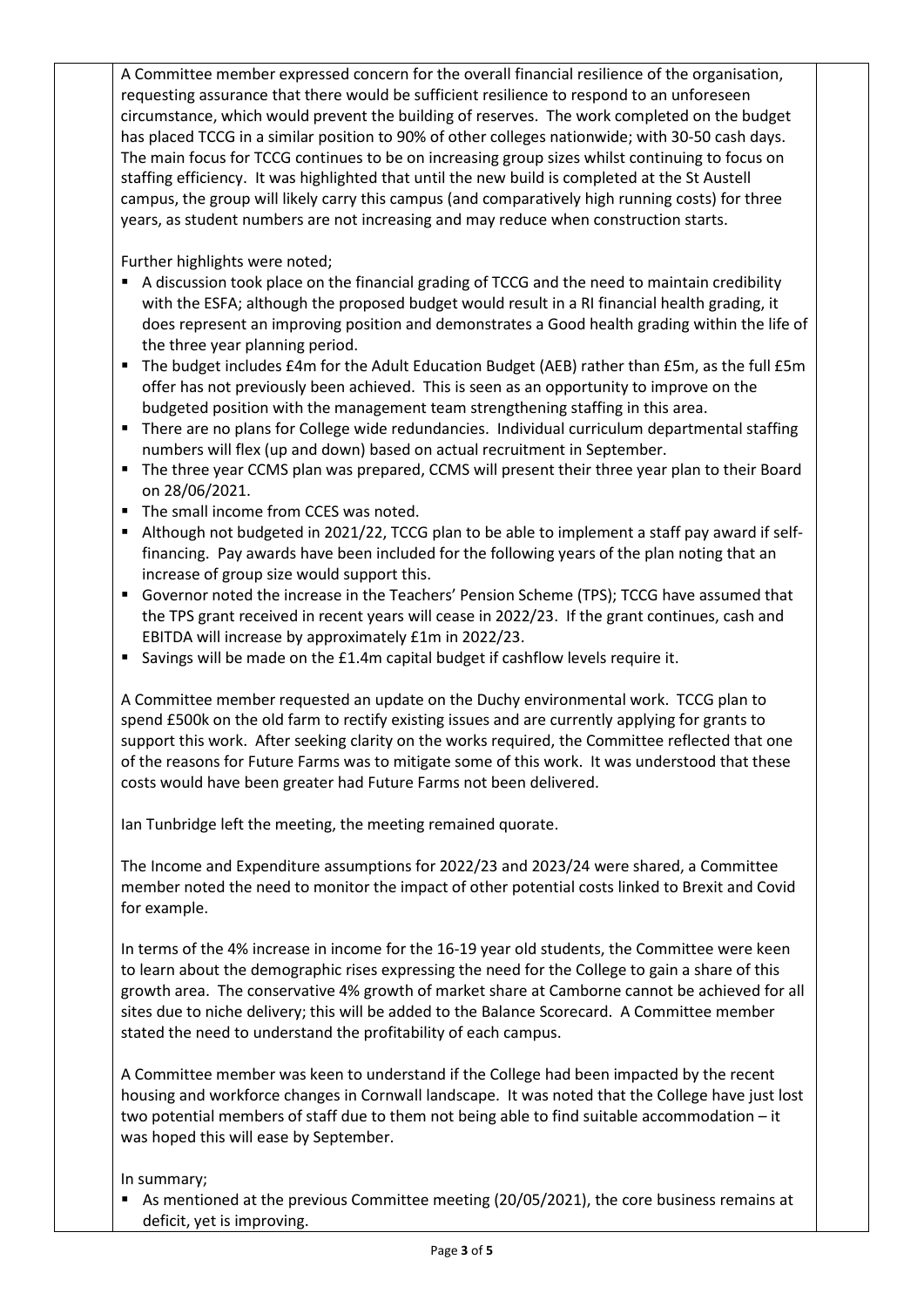|                         | Strong cash management implemented has resulted in the college not requiring an overdraft                                                                                                           |           |
|-------------------------|-----------------------------------------------------------------------------------------------------------------------------------------------------------------------------------------------------|-----------|
|                         | over the life of the 3 year plan.<br>٠                                                                                                                                                              |           |
|                         | The impact of the new build at St Austell, for example on heating and premises costs, would<br>provide approximately £600k running cost improvements.                                               |           |
|                         | Due to strong student recruitment across the group, it is predicted that the college will be<br>٠                                                                                                   |           |
|                         | delivering at a higher level than allocated for a number of years.                                                                                                                                  |           |
|                         |                                                                                                                                                                                                     |           |
|                         | The Committee recommended the budget for approval at Board acknowledging that there might                                                                                                           |           |
|                         | be some minor amendments.                                                                                                                                                                           |           |
| $\overline{\mathbf{z}}$ | HIGH LEVEL FINANCIAL RISKS FROM RISK REGISTER                                                                                                                                                       |           |
|                         | The Finance and IT risks had been circulated prior to the meeting. It was reported that the Risk                                                                                                    |           |
|                         | Register is due for review by the Executive Leadership Team; the revised Risk Register will be                                                                                                      |           |
|                         | presented to the Audit and Risk Committee on 05/07/2021.                                                                                                                                            |           |
|                         |                                                                                                                                                                                                     |           |
|                         | In response to a Committee member question the risk linked to 'phishing emails' would be                                                                                                            |           |
|                         | updated to ensure the College are looking more widely at the impact and robustness of College IT                                                                                                    | AF        |
|                         | systems, rather than just the phishing emails. It was reported that cyber security forms part of the<br>internal audit plan for next year.                                                          |           |
|                         |                                                                                                                                                                                                     |           |
|                         | A Committee member reflected on whether risks were quantified in terms of impact, for example                                                                                                       |           |
|                         | if a data breach occurs the College would incur of fine of £x. It was agreed that this information be                                                                                               | AF        |
|                         | included going forward.                                                                                                                                                                             |           |
|                         |                                                                                                                                                                                                     |           |
|                         | After a discussion on risk it was understood that a risk appetite session was scheduled for Board on                                                                                                |           |
|                         | 07/07/2021 and that the College hold the annual OLT away days in November which include a<br>session on risk. Going forward there would be increased impact to coincide future Board                | WR/       |
|                         | discussions on risk with these sessions.                                                                                                                                                            | JE        |
|                         |                                                                                                                                                                                                     |           |
| 8                       | PROJECT PLAN AND TIMETABLE FOR REVIEW OF PROJECT AND FINANCIAL AUTHORITIES                                                                                                                          |           |
|                         | A discussion took place on the financial delegations for decision making noting that the review of                                                                                                  |           |
|                         | delegations needed to be wider than financial matters and include major strategic decisions, such                                                                                                   |           |
|                         | as strategic curriculum decisions, and how decisions to apply resource (people and financial) on                                                                                                    |           |
|                         | areas of new business are made. It was proposed and agreed that Geoff Warring would organise a<br>task and finish group to progress this work. Patrick Newberry as Chair of Audit and Risk, will be |           |
|                         | invited to join, along with some newer Governors. Committee members were invited to express                                                                                                         | <b>GW</b> |
|                         | an interest.                                                                                                                                                                                        |           |
|                         |                                                                                                                                                                                                     |           |
|                         | The following timeline was agreed;                                                                                                                                                                  |           |
|                         | $\blacksquare$ 1 <sup>st</sup> September - VP GO provide a paper on the proposed delegations to GW.                                                                                                 |           |
|                         | " Middle September - the task and finish group consider the paper.                                                                                                                                  |           |
|                         | " End of September - Financial Regulations amended to reflect the proposals and reviewed by an<br>extra F&R Committee meeting.                                                                      |           |
|                         | October - Financial Regulations presented to Board approval.                                                                                                                                        |           |
|                         |                                                                                                                                                                                                     |           |
| 9                       |                                                                                                                                                                                                     |           |
|                         | <b>COMMITTEE UPDATE</b>                                                                                                                                                                             |           |
| 9.1                     | Membership for 2021/22                                                                                                                                                                              |           |
|                         | Peter Child's term of office ends in March 2022. Search and Governance Committee have                                                                                                               |           |
|                         | identified the need for the Board to appoint someone with skills and experience in finance, project                                                                                                 |           |
|                         | management, business development skills and links with industry in the private/ commercial                                                                                                          |           |
|                         | world.                                                                                                                                                                                              |           |
| 9.2                     | <b>Committee Chair appointment</b>                                                                                                                                                                  |           |
|                         | A succession plan was in place for the role of Chair of Committee due to Karen Burrows stepping                                                                                                     |           |